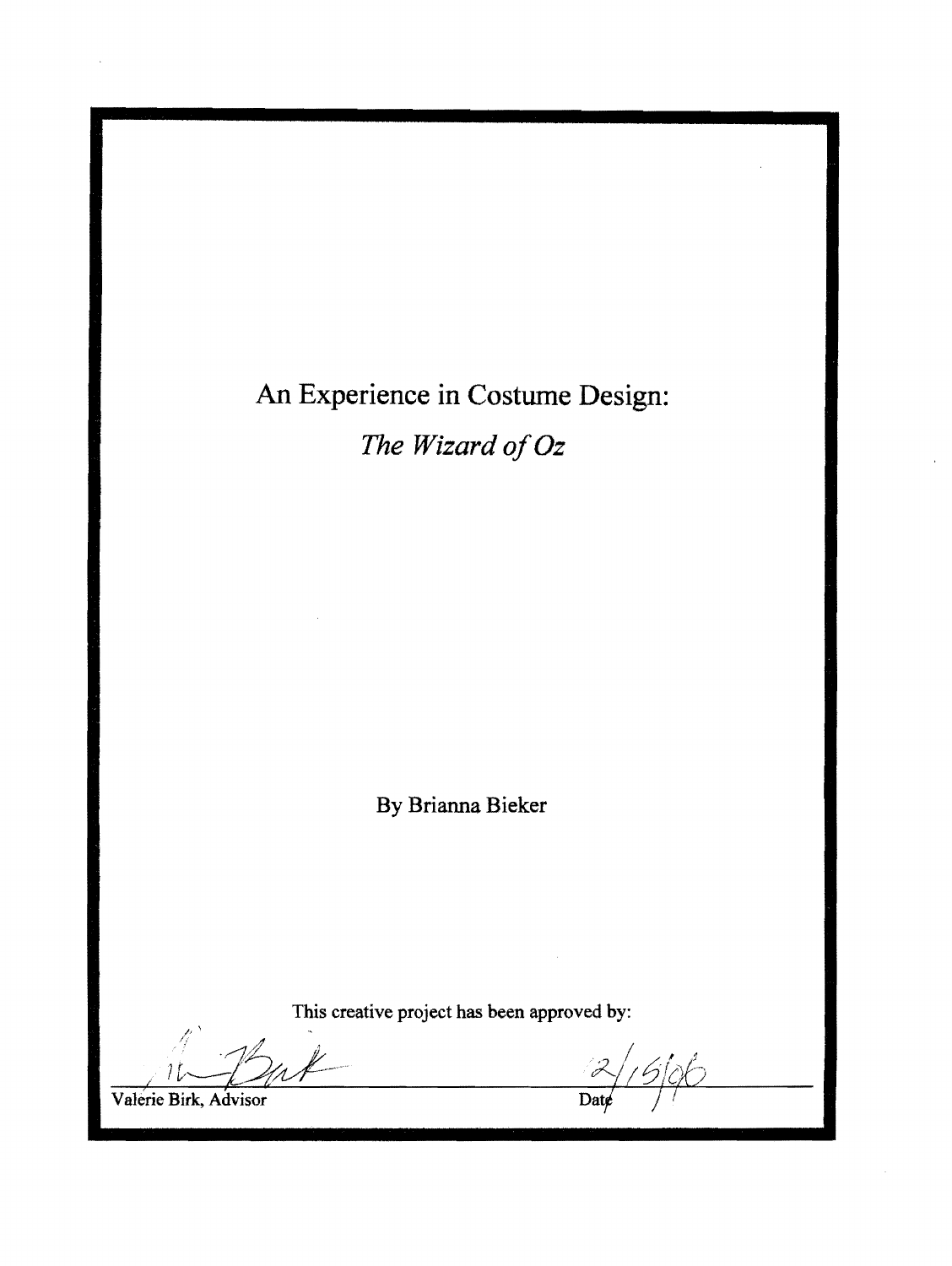

## Abstract:

My ideal career is working with community theatre, with an emphasis in costumes, and as such my motivation for this project stemmed from that ambition. The purpose of my creative project was to provide myself with the opportunity to practice my skills and learning in a guided experience of costume designing a production for live theatre. The target audience of my creative project was anyone interested in live theatre or theatrical clothing.

My creative project consisted of designing costumes for *The Wizard of* Oz at Muncie Civic Theatre, performed April 28-May 6. I generated ideas with the director, Darrin Murrell, pulled · costumes from Muncie Civic's extensive stock collection, made alterations as needed and built pieces • from scratch as needed. I learned to accommodate for issues such as choreography and movement, quick changes, and theatrical enhancements. In addition, I learned to work with a budget and with a specific timeline for the show's requirements.

The outcome of my project was a huge success. I received many compliments on the final costumes, and I gained quite a bit of insight to the costume process. I fulfilled all of my goals: utilizing skills learned from the classroom setting, gaining the experience of working with a live production and actualizing a concept through time and budget management. Though at times stressful and defeating, the project allowed me the opportunity to experience a life dream. When the final pieces came together, I was pleased with the resulting outcome.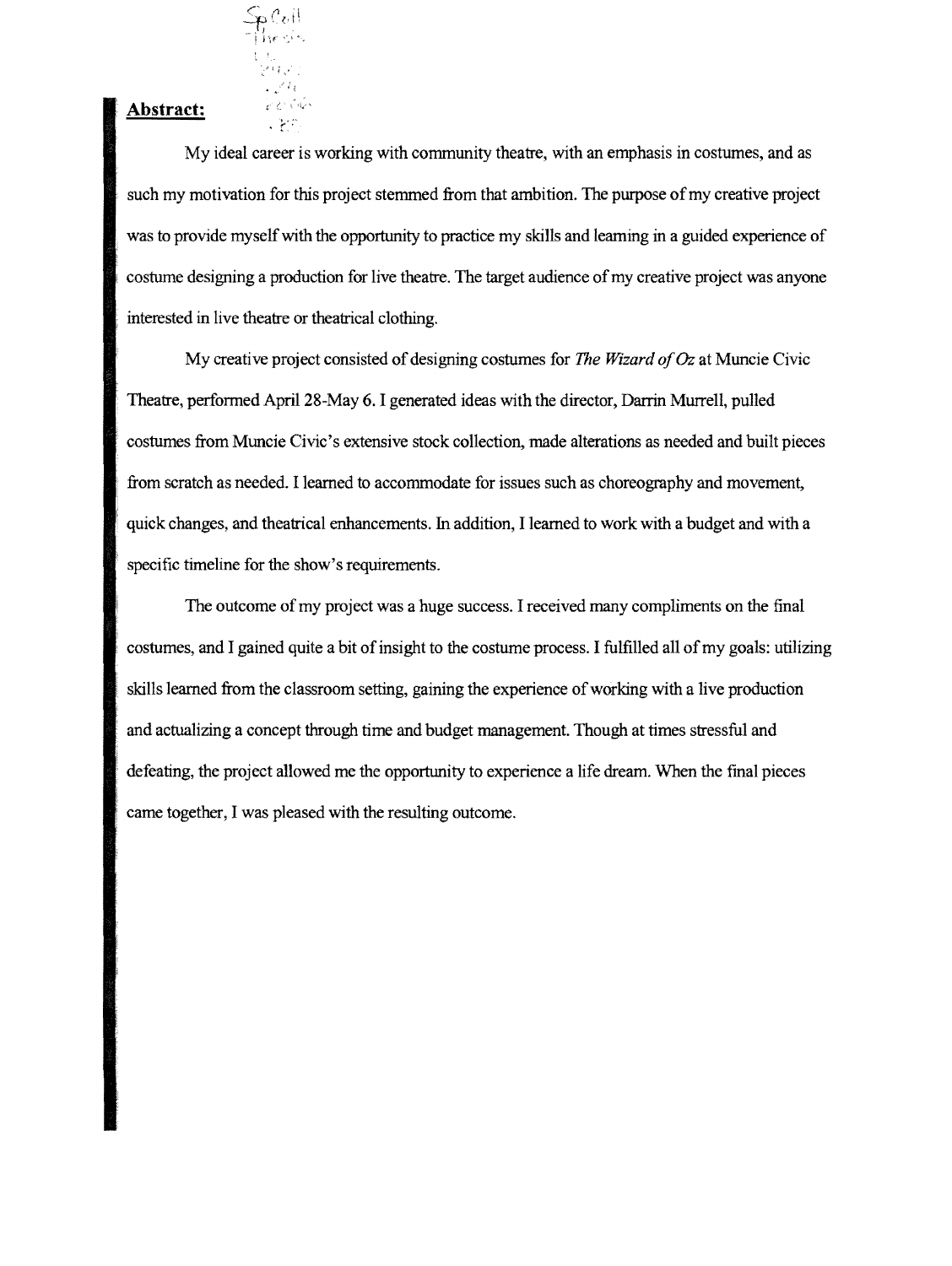I would like to thank the Honors College and Muncie Civic Theatre for allowing me this opportunity and all of my family and friends for their endless love and support throughout the project.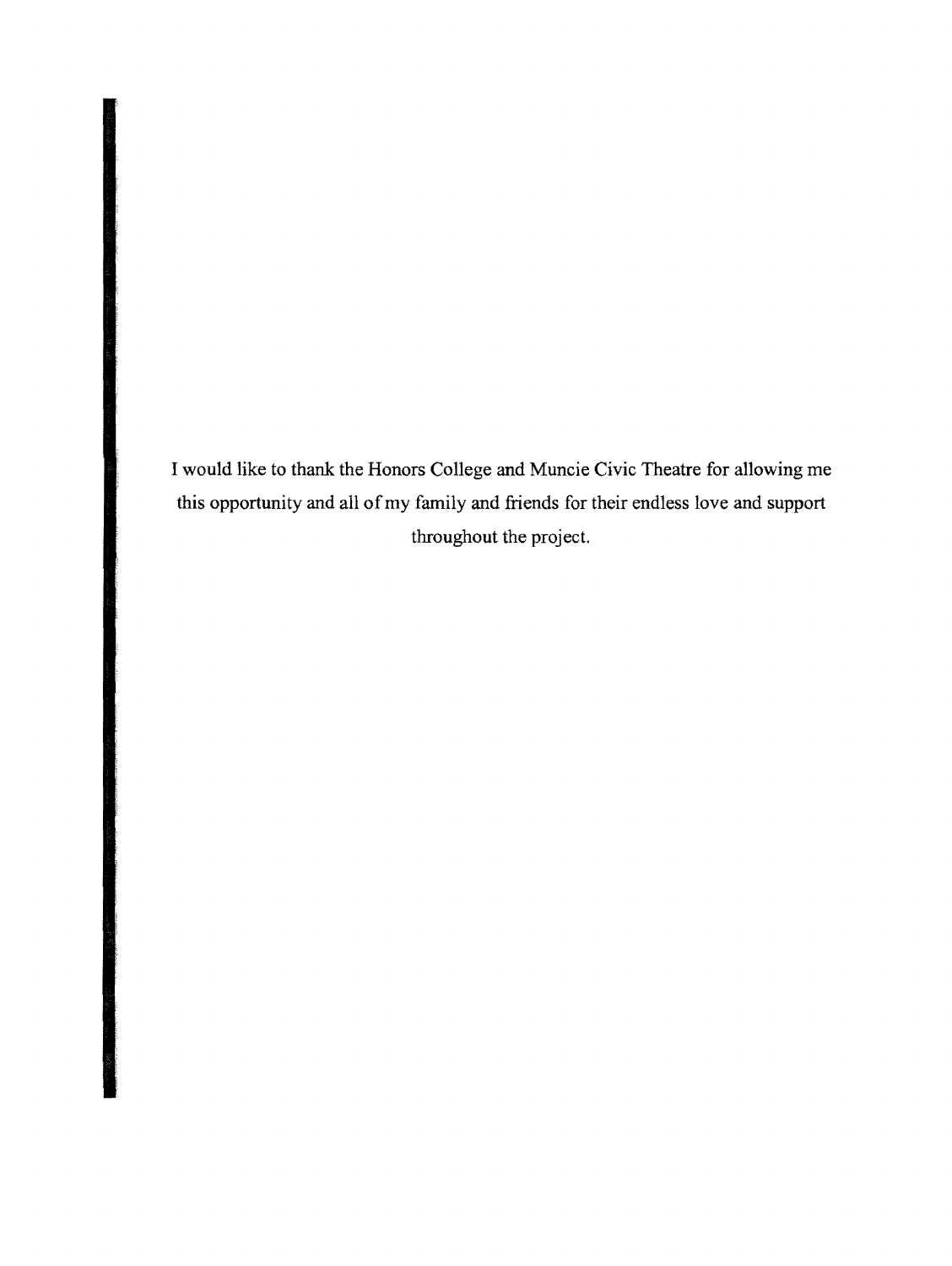My senior honors thesis was a creative project in costume design, culminating in a live production of *The Wizard of Oz* performed at Muncie Civic Theatre between April 28, 2006 and May 6, 2006. I chose this particular creative project because my future goal is to work with costuming for live theatre. In addition, this project allowed me to implement many skills I have learned in my Family and Consumer Sciences: Fashion and Merchandising classes. These skills included pattern alterations, sewing constructions skills, and creative thinking.

Originally, Muncie Civic Theatre intended on producing the musical *Chicago,*  and I had planned on designing the costumes for this show. In January, the Executive . Director, Darrin Murrell, realized that the theatre would not be able to obtain the rights for *Chicago* because it was still being performed on Broadway, so he began to investigate other shows that might be well-received. After some discussion with me as to what I would like to design, and after discovering the popularity of family-oriented productions, he decided that *The Wizard of Oz* would be the perfect mid-season replacement.

I was very excited to undertake this project primarily because I knew that it would . involve a lot of costumes that needed to be constructed from scratch as well as costumes that needed to be pulled and altered from Muncie Civic's extensive costume stock. This type of production offered me two different experiences: first, for costumes that needed to be produced in whole, I learned time management, delegation, and furthered my own skills in those areas; second, for costumes that were pulled from stock, I developed a sense of imagination and judgment. I needed be able to differentiate which costumes would work for this production and which would not work as they were, but perhaps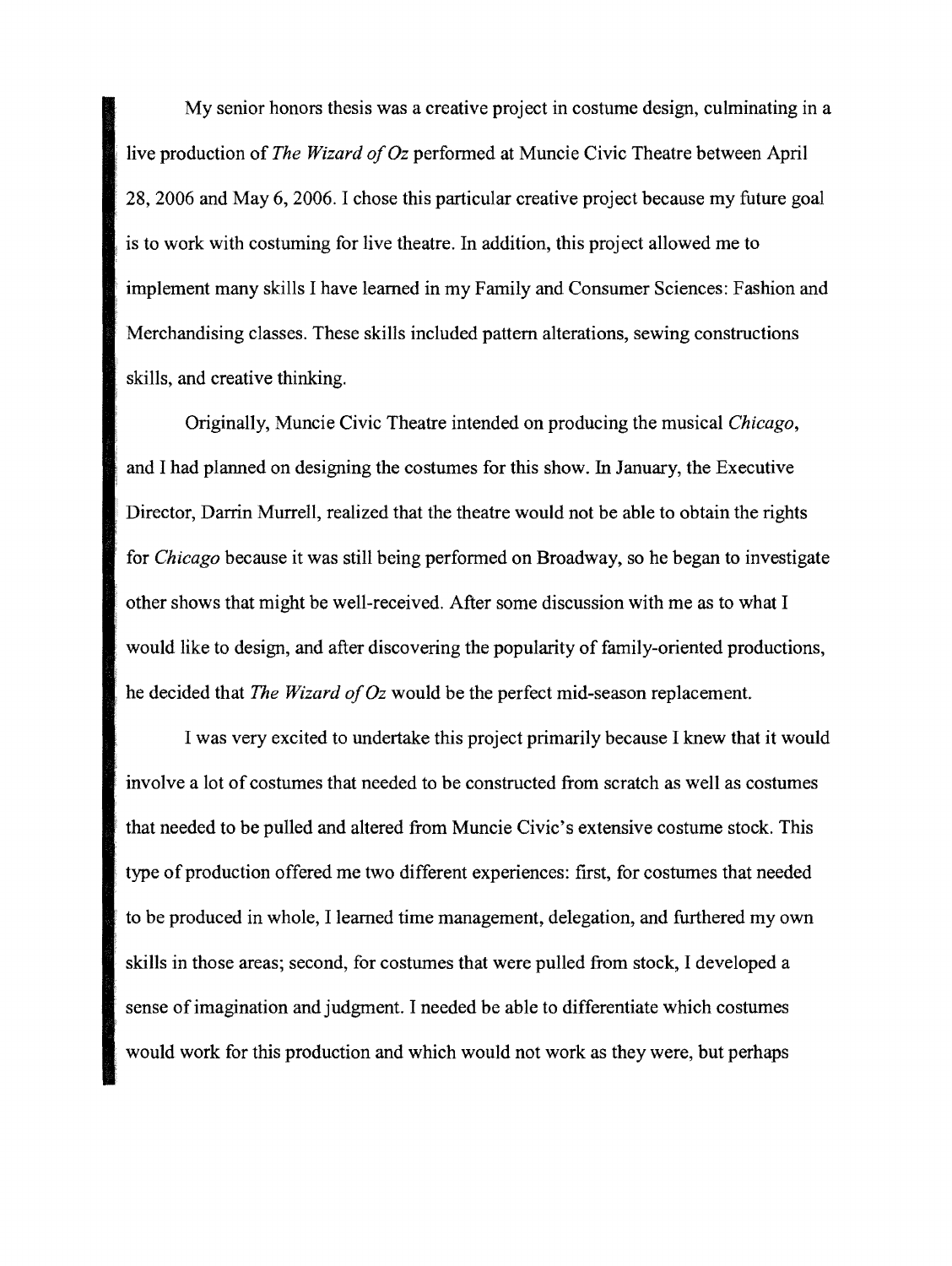could be adapted to our production. In all, the production needed a grand total of ninetyfive different costumes, of which thirty-two needed to be constructed from scratch.

Because the show wasn't opening up until late in the semester, and rehearsals weren't even starting until after spring break, I used the early part of the year to brainstorm different ideas. I spent time talking to the director, Darrin, about what his . vision of the production was and how I could help him achieve this vision. From Darrin, I learned that while he wanted to keep some of the traditional aspects that people associate with the movie *The Wizard of Oz,* he also wanted to have an original production that wasn't a carbon copy of the movie. One of the major changes he decided to make was that he wanted to remain true to the original L. Frank Baum story in which Dorothy wears silver slippers, not ruby slippers.

Darrin wanted the play to be set in a sort of abstract late  $19<sup>th</sup>$  century time period, particularly when the characters were in Kansas at the beginning and end of the play. I accomplished this through costuming the characters in sepia-toned clothing that was reminiscent of older style farm clothes. One character, Hunk, was supposed to be Dorothy's Native American friend, so we outfitted him in a vest and a beaded necklace. The exception to these color choices was Dorothy. The idea was that in Kansas, Dorothy would be slightly more vibrant than her counterparts, but when she arrived in Oz, she would be more subdued (all while staying in the same costume, of course). I chose a light blue plaid dress with a white blouse underneath. In addition, I found a pair of old-style red ankle boots that Dorothy wore during her Kansas scenes to pay homage to the ruby slippers in the film.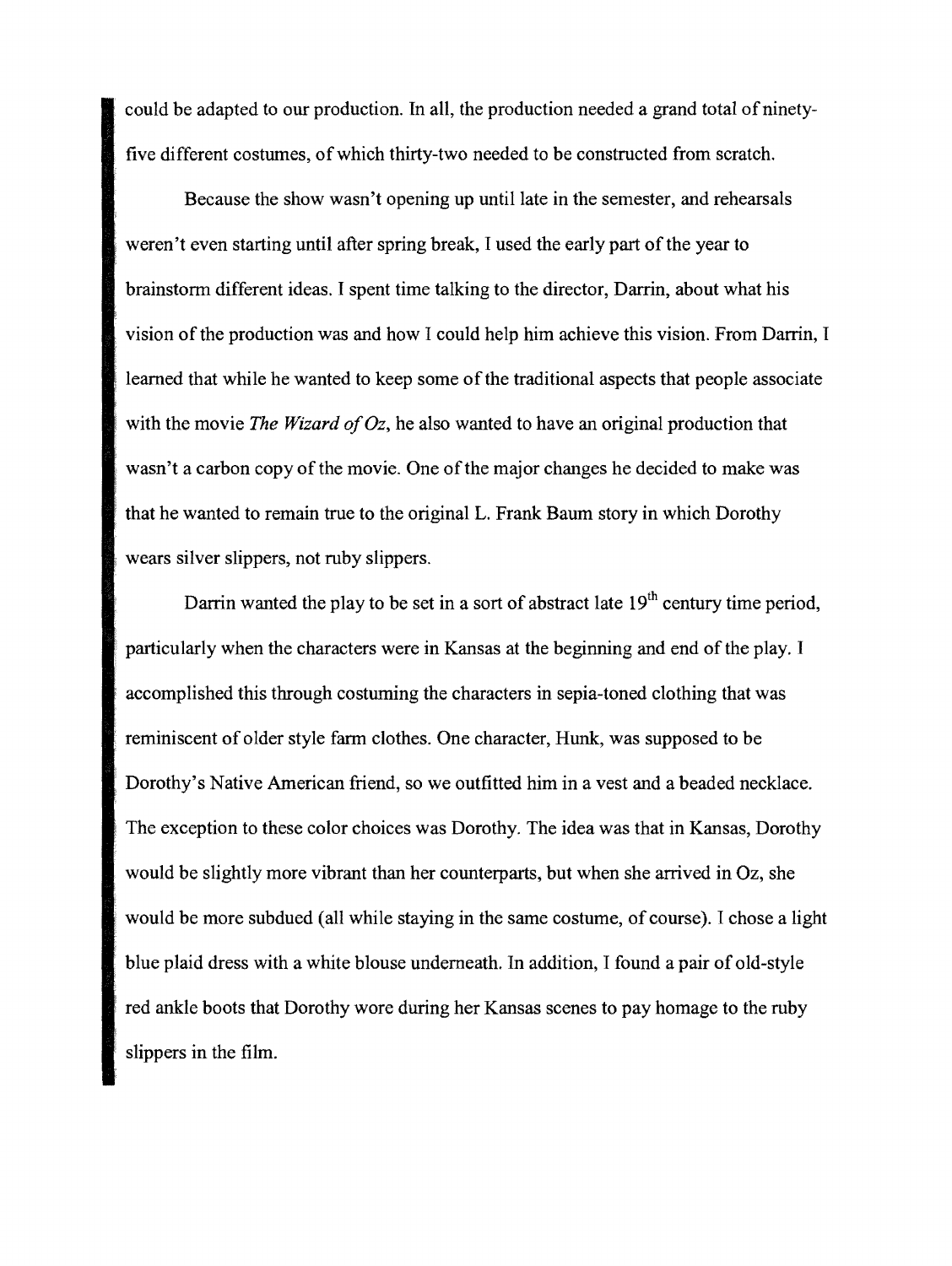The concept for Oz was much more dramatic. Just as in movie, the characters in Oz are "brought to life" through the use of vivid coloring. The concept for the munchkins was a type of psychedelic peasant look. This atmosphere was achieved by using many articles of clothing that Muncie Civic already owned. I paired very bright shirts and vests with wild pants, skirts and aprons. Each munchkin also had some sort of headgear, whether that was a bonnet, top hat or newsboy cap.

In these first few scenes in Oz, we also met Glinda the Good Witch and The Wicked Witch of the West. Darrin wanted Glinda to both be symbolically good, but he also wanted her to represent the munchkins because she such a part of their way of life. This decision led to the design choice of having Glinda in a bright pink dress, a large headpiece and even a set of wings. To contrast with this brightness, the Wicked Witch was decked all in black with an oversized skirt and high-necked bodice. Her sleeves draped around her when she lifted her arms, so it gave her a more imposing feel.

The other major characters, the Scarecrow, the Tin Man and the Lion were created in a very traditional way. Because these characters are actually Dorothy's friends from Kansas, we wanted to incorporate the idea that Hunk (the Scarecrow) was Native American. We incorporated feathers and raffia into his Scarecrow costume and he wore his beaded necklace throughout the show.

The Tin Man's costume proved to be the most challenging to construct because it was actually made out of sheet metal. With Darrin's help, I designed a pattern for the costume, and together we riveted all the pieces together. I used different kinds of metal dryer tubing to create joints and silver duct tape to enclose any sharp edges and connect the pieces. Underneath the metal costume, the Tin Man wore a silver lame jumpsuit.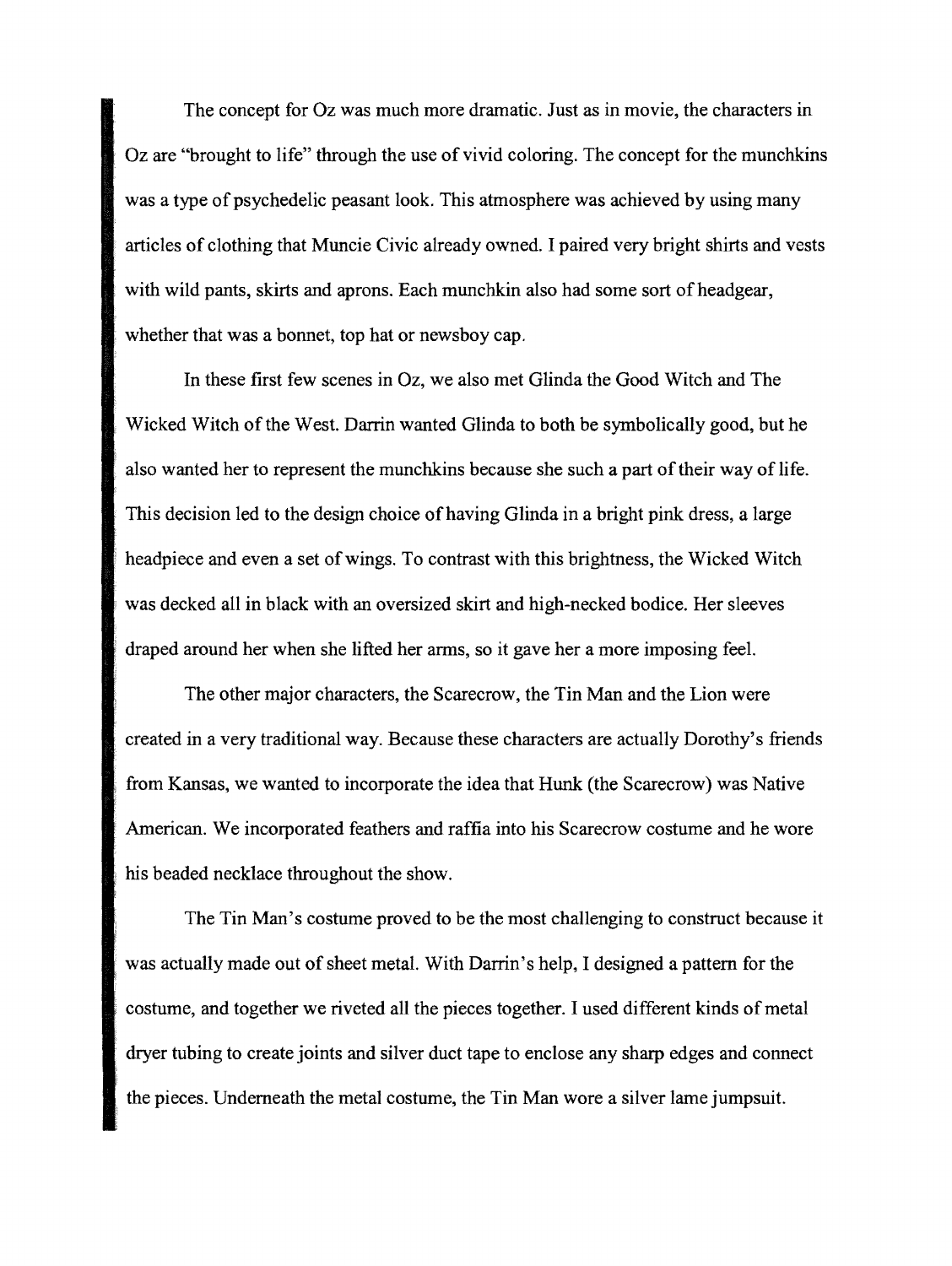The Lion's costume was constructed very similarly to the costume that the Lion in the movie wore. I chose lighter colors for the Lion because Darrin wanted the Lion to be portrayed as friendly. I felt that darker colors may have made him seem too frightening. The actor playing the Lion was a larger man, so the pattern that was used to create his costume had to be altered significantly. Once the pattern was finished, the costume itself . was constructed without any problems.

The other characters which I needed to work with Darrin for conceptualization were all of the chorus parts. These characters turned out to be the most difficult because there were so many of them (sixteen children and twelve adults) and because they all needed multiple costume changes. These characters not only played the munchkins mentioned above, but also the poppies/snowmen, the citizens of Emerald City, the winkies (the Wicked Witch's henchmen), the flying monkeys and the jitterbugs. While ' we were able to pull many of the Emerald City citizens' costumes from stock, most of the other costumes were created by significantly altering articles of clothing that we already possessed or by building them from scratch.

The biggest challenge of this project was that funds were not available to purchase the \$500 worth of fabric needed to construct costume until ten days prior to the opening of the production. For those ten days, the only thing I did was sit in front of my sewing machine, and I often felt overburdened with the task at hand. However, I found that just as I was beginning to wonder how all this work would ever get done on time, volunteers began to ask me how they could help. Mothers of some of the children in the cast offered to sew together different costumes. Specifically, I was able to utilize their talents to construct masks and jumpsuits for the flying monkeys and ponchos for the